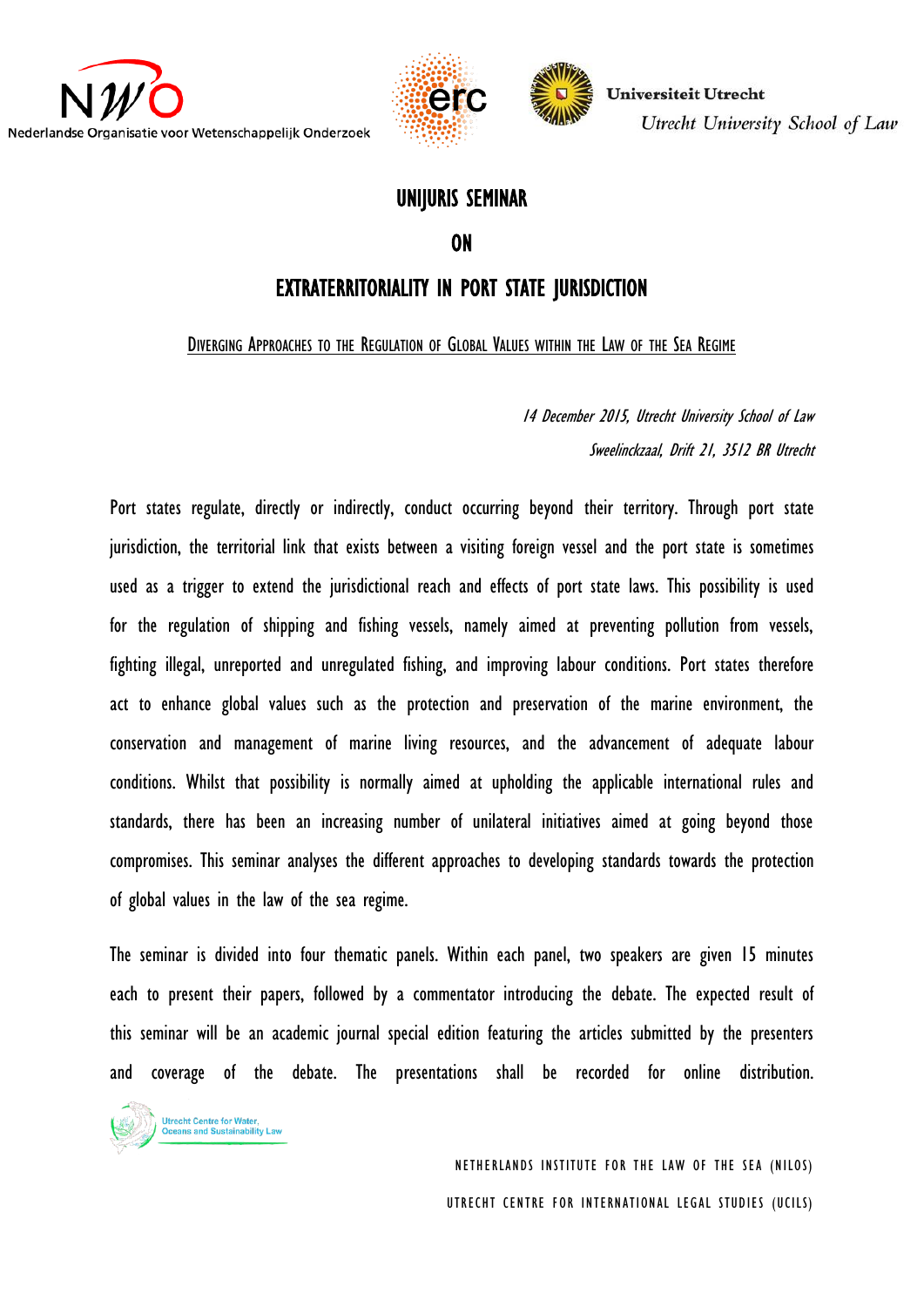





# UNIJURIS SEMINAR

## ON

# EXTRATERRITORIALITY IN PORT STATE JURISDICTION

#### DIVERGING APPROACHES TO THE REGULATION OF GLOBAL VALUES WITHIN THE LAW OF THE SEA REGIME

14 December 2015, Utrecht University School of Law Sweelinckzaal, Drift 21, 3512 BR Utrecht

### PROGRAM

#### Welcome and Introduction:

- 11:00 11:10: Welcoming of participants
- $11:10 11:30$ : Introductory words by **Prof. Cedric Ryngaert**:

The UNIJURIS Project as a Contribution to the Law of the Sea Doctrine

#### **Presentations and Discussions:**

#### Session I: Approaches to port state extraterritoriality in the international shipping sector

- Chair: Prof. Fred Soons (Utrecht University)
- 11:30 11:45: Prof. Robin Churchill (University of Dundee)
- 11:45 12:00: Dr. Bevan Marten (University of Wellington)
- 12:00 12:30: Debate (kick off by Prof. Joanne Scott, University College London)

#### 12:30 – 13:30: Lunch break



NETHERLANDS INSTITUTE FOR THE LAW OF THE SEA (NILOS) UTRECHT CENTRE FOR INTERNATIONAL LEGAL STUDIES (UCILS)